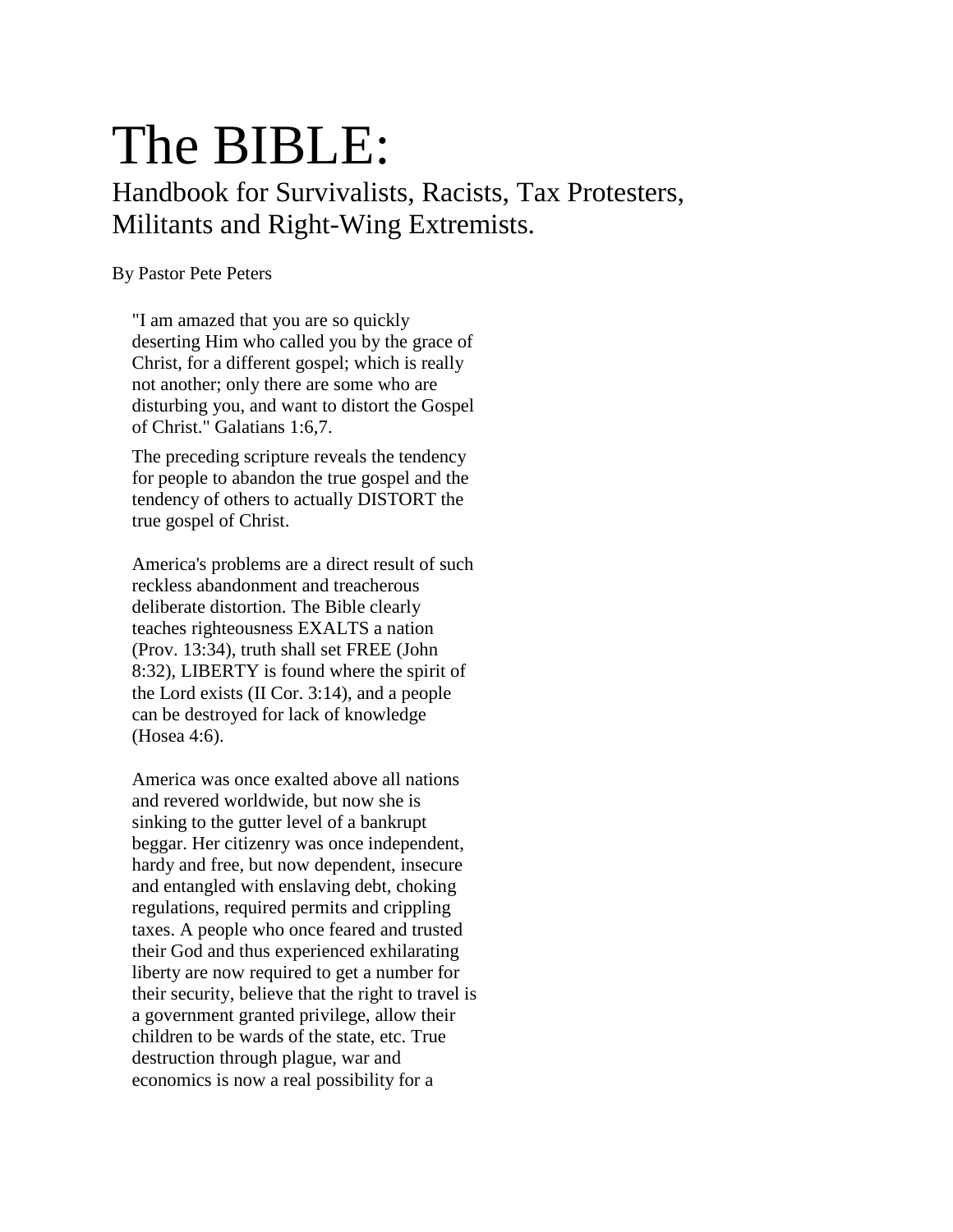nation formed by a once "blessed" race.

#### WHY?

Because a different gospel is being preached and followed in America! A DISTORTED gospel which produces an easily enslaved and readily controlled people. Karl Marx, whose vision and goal was a world enslaved by government control, called by some Communism and others Socialism, said religion was the opiate of the people. He knew, as do the one worlders today, that to enslave and control a people one must first change their religion. That change has taken place in America, producing a dull, splintered, passive, submitting Christianity that is diametrically opposed to the Christianity of the 1700's that was responsible for the independent free republic called the United States of America.

**THE PROBLEM IN AMERICA IS THE MINISTERS NO LONGER FOLLOW AND PREACH THE SAME GOSPEL THAT WAS PREACHED DURING THE BIRTH OF AMERICA.** To support such a statement one only needs to study accurate history. The following quotes are taken from three different history books and all reveal a different clergy than today

(I) From The Chaplains and Clergy of the Revolution by J.T. Headly, page 7--

"Much is said of the intelligence, virtue, and submission to law which characterized our Revolution, while those who refer to it with so much pride forget or at least fail to recognize the fact that the rebellion in New England rested on the pulpits -received its strongest impulse, indeed moral character from it. "

Page 15--

"The British were aware of the tremendous influence the clergy wielded in the colonies,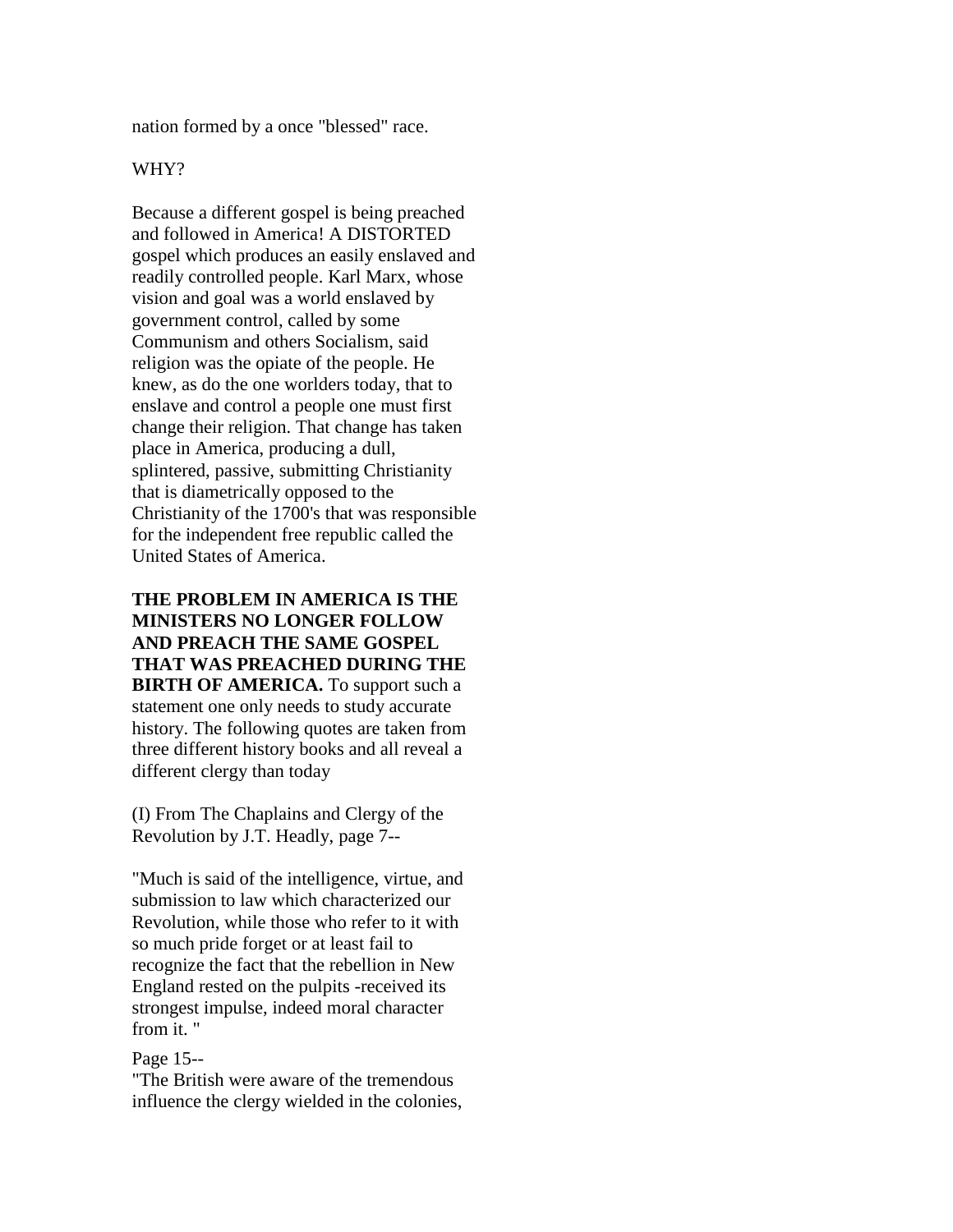and saw with alarm that it was thrown on the side of rebellion. Indeed they were accused of being at the bottom of it.''

(2) From The Christian History of the American Revolution by Verna M. Hall, page 193--

"The clergy of the Revolution. . . They gave the sanction of religion--the highest sanction that can fill the human breast-- to the cause of freedom, the holiest cause that can prompt human effort. They nurtured the idea in the people that God was on their side; and that power, however great would be arrayed in vain against them. No wonder that, in the day of Lexington, there were men who went to the field of slaughter with the same solemn sense of duty with which they entered the house of worship.''

(3) From The Light and the Glory by Peter Marshall and David Manuel, page 257-- "Interestingly, in the late seventeenth and early eighteenth centuries, most of New England's ministers were solidly behind the discreet resistance of the colonies. For they firmly believed that acceptance of the Church of England's official doctrine of passive submission to monarchy would be nothing less than a repudiation of all that God had been building in America, ever since He had called them to His new Canaan.'' Page 258--

"Their resistance, however, did not go unnoticed. Nearly a century before the Revolution, Charles II's advisors warned him that 'the ministers were preaching freedom ' and urged him either to regulate them or to replace them with Episcopal priests. " (Note that the king understood the need to change the religion in order to control the people. Also remember the government granting and/or removing of tax exempt status is a form of regulating.)

Page 291--

"Nor were the exhortations of their ministers confined to words. These men did not hesitate to put their own lives on the line. "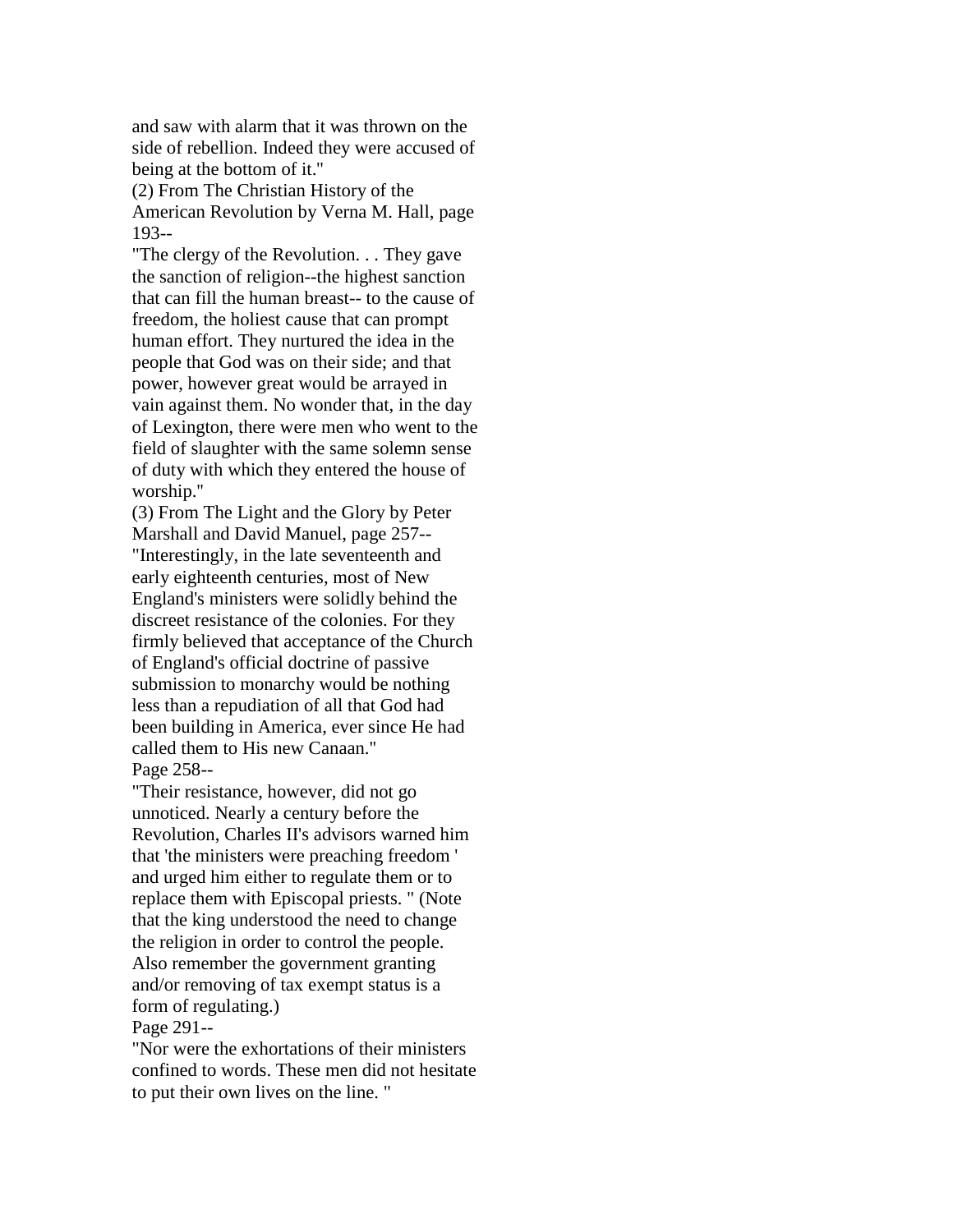#### Page 292--

"So numerous, in fact, were the fighting pastors that the Tories referred to them as 'the black regiment, ' and blamed them for much of the resurging zeal of the colonial troops.'' Today's modern, state approved, tax exempt Christianity is quite different than the 1776 model. It has been made more refined and holy and is epitomized by such buzz words and phrases as: charity, forgiveness, meekness, gentleness, love they neighbor, turn the other cheek, render unto Caesar, submit to authority, save souls, God is no respecter of persons, etc. Such words and phrases are in the scriptures, but the scriptures are distorted, twisted, improperly taught and misunderstood by most pulpits today.

The result has been a refined, palatable, goody goody religion that fits well within the plans of the one world [Neo-Communist](https://web.archive.org/web/19980529160841/http:/www.identity.org/files/commie.html) conspirators, is tenderly embraced by an effeminate world, and is socially accepted by a Christless, Lawless, Humanistic society.

There are some-other buzz words and terms used by the anti- Christ forces, who unfortunately control our media and often negatively influence our government with their money, to describe a socially unacceptable people. A people not embraced by the effeminate nor condoned by the one worlders. These people are painted as a threat to the country's welfare and even monitored by the A.D.L. and sometimes by unrestrained governmental bureaucratic agencies. These people are unacceptable to the Communists, Socialists and lawless and are often labeled FRINGE GROUPS or even HATE GROUPS. The words and terms used to describe them are: SURVIVALISTS, RACISTS, TAX PROTESTERS, MILITANTS, and RIGHT-WING EXTREMISTS.

But the gospel truth of the matter is these are the very type of people God has honored in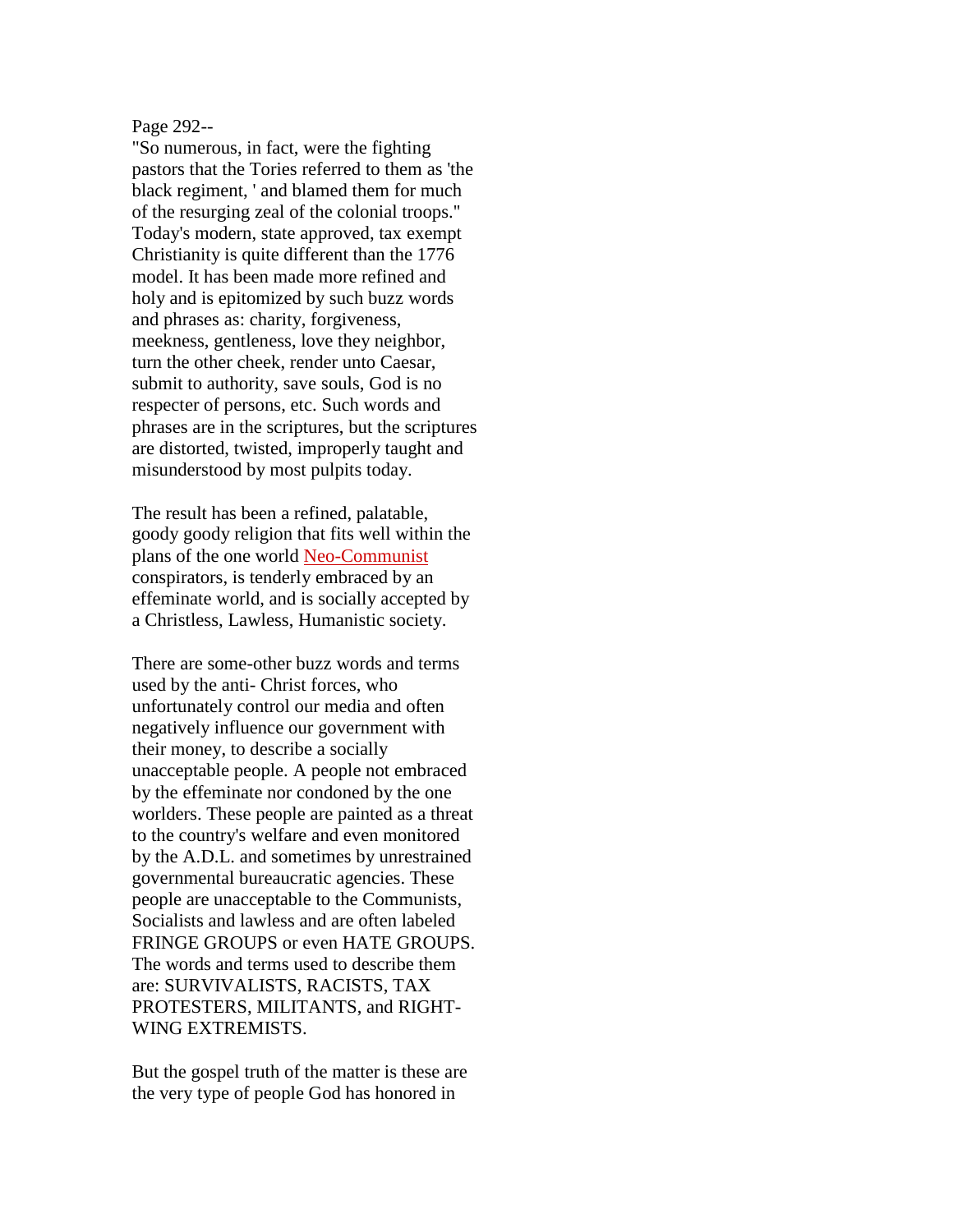the Bible (perhaps there is a reason Communists hate the Bible). In fact, the Bible is about such people, heralding them as heroes and even role models for our children. There will be deceived,, modern, pious Christians who will indignantly say--"My God doesn't honor and condone such people!" Truthfully, their God probably doesn't; for they are following a different God than the God of the Bible, failing to heed the words of Deuteronomy 11:16--

"Beware lest your hearts be deceived and you turn away and serve other Gods and worship them."

We shall consider the fringe group, extremist people of the Bible, but first let's again remember that the God of the Christian Bible does not change. He is the same today as yesterday and forever (Hebrews 1:12; 13:8) and he has decreed that sin is sin only if there has been a transgression of His law (I John 3:4). As we consider the people of the Bible, let's also acknowledge the truth of Romans 15:4--"For whatever was written in earlier times was written for our instruction... " The meaning of this verse is self- evident and useful as we consider some of the Bible's heroes.

## A SURVIVALIST...

God told Noah to build an ark. He and all on board the ark were the only ones who escaped the flood alive. GENESIS 6:7

#### **ONE OF THE FIRST HEROES OF THE BIBLE WAS A SURVIVALIST**. His name

was Noah. He is found in the sixth chapter of Genesis, busy making survival preparations including food, water and a getaway boat. He was in the purest sense of the word a Survivalist. God told Noah to build an ark. He and all on board the ark were the only ones who escaped the flood alive. GENESIS 6:7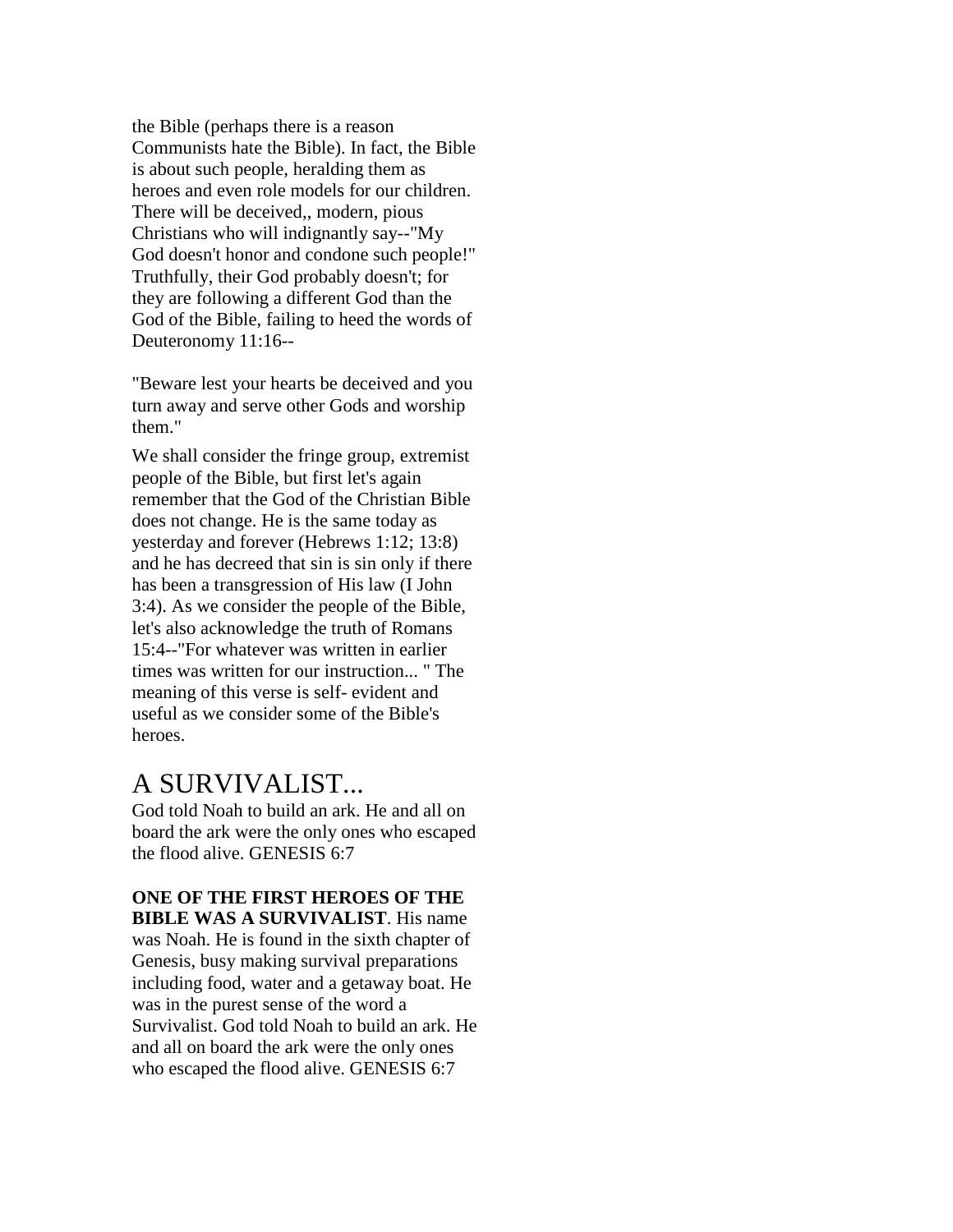The definition of survival is--

"the action of living longer than another person or beyond something, the continuation of life or existence in the presence of or despite difficult conditions."

Noah wanted to live longer than the rest and was willing to exist under difficult conditions. He could see and understand an impending calamity and did not say, "Oh I just wouldn't want to live if such a thing happened." He didn't foolishly say, "Well I'm paid up and prayed up and ready to go so I'll just sit and wait for a rapture or death." Noah's actions were within the will of God. Being a Survivalist then was not sin nor is it now, for God does not change nor is it a transgression of His law.

Remember the only person who does not want you to survive is YOUR ENEMY. It is a sick, distorted religion and society that would condemn or hold in low esteem a Survivalist. I defy anyone to refute this one simple fact- one of the first heroes in the Bible, Noah, was a Survivalist and he found favor in the eyes of the Lord (Genesis 6:8).

A RACIST... With a javelin Phinehas killed an Israelite man and a Midianite woman who had committed whoredom. This stopped the plague. NUMBERS 25:7,8

**A BIGOT AND A RACIST IS ANOTHER GREAT HERO OF THE BIBLE** or at least he would be so labeled by modern standards. His name was Phinehas, a man who understood God's law on interracial marriage and integration. Notice that law from Deuteronomy 7:1-3--

"When the Lord your Cod shall bring you into the land where you are entering to possess it, and shall clear away many nations before you, the Hittites and the Girgashites and the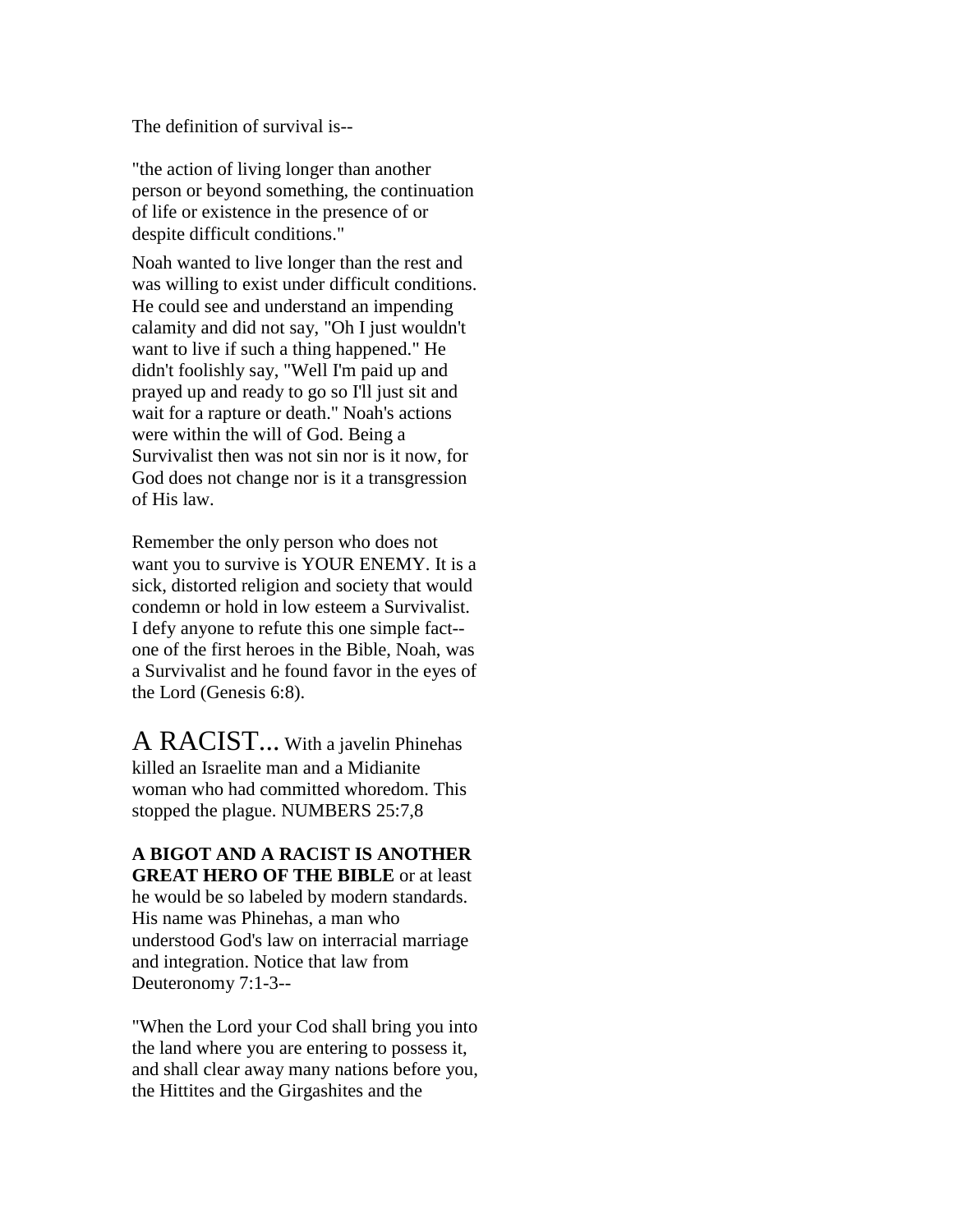Amorites and the Canaanites and the Perizzites and the Hivites and the Jebusites, seven nations greater and stronger than you, and when the Lord your Cod shall deliver them before you and you shall defeat them, then you shall utterly destroy them. You shall make no covenant with them and show no favor to them. Furthermore, you shall not intermarry with them; you shall not give your daughters to their sons, nor shall you take their daughters for your sons. "

Perhaps there was an organization in Phinehas' day known as the N.A.A.C.P. (National Association for the Advancement of Canaanite People) who took exception with this teaching of segregation. Perhaps there were pulpits proclaiming a more tolerant and socially accepted view and government agencies crusading for "affirmative action." We really do not know; but we do know from the Bible story in Numbers chapter 25 that the Israel people began to disobey God's law, accept integration, cultural exchange and a type of interracial marriage, and thus were struck collectively by a plague Phinehas was the man who courageously fought against the racial treason even to the point of bloodshed, and he too was honored by God (Numbers 25:6-13).

Today, churches would condemn such a Phinehas and accuse him of the sin of racism. But has God changed? Has God's law changed? The definition of racism in Webster's 7th Collegiate Dictionary is--"a belief that race is the primary determinant of human traits and capacities and that racial differences produce an inherent superiority of a particular race."

In light of such a definition and in light of God's law, how could churches call racism a sin? Racism is a sin in the HUMANIST religion, not in the true Christian faith based upon the Bible.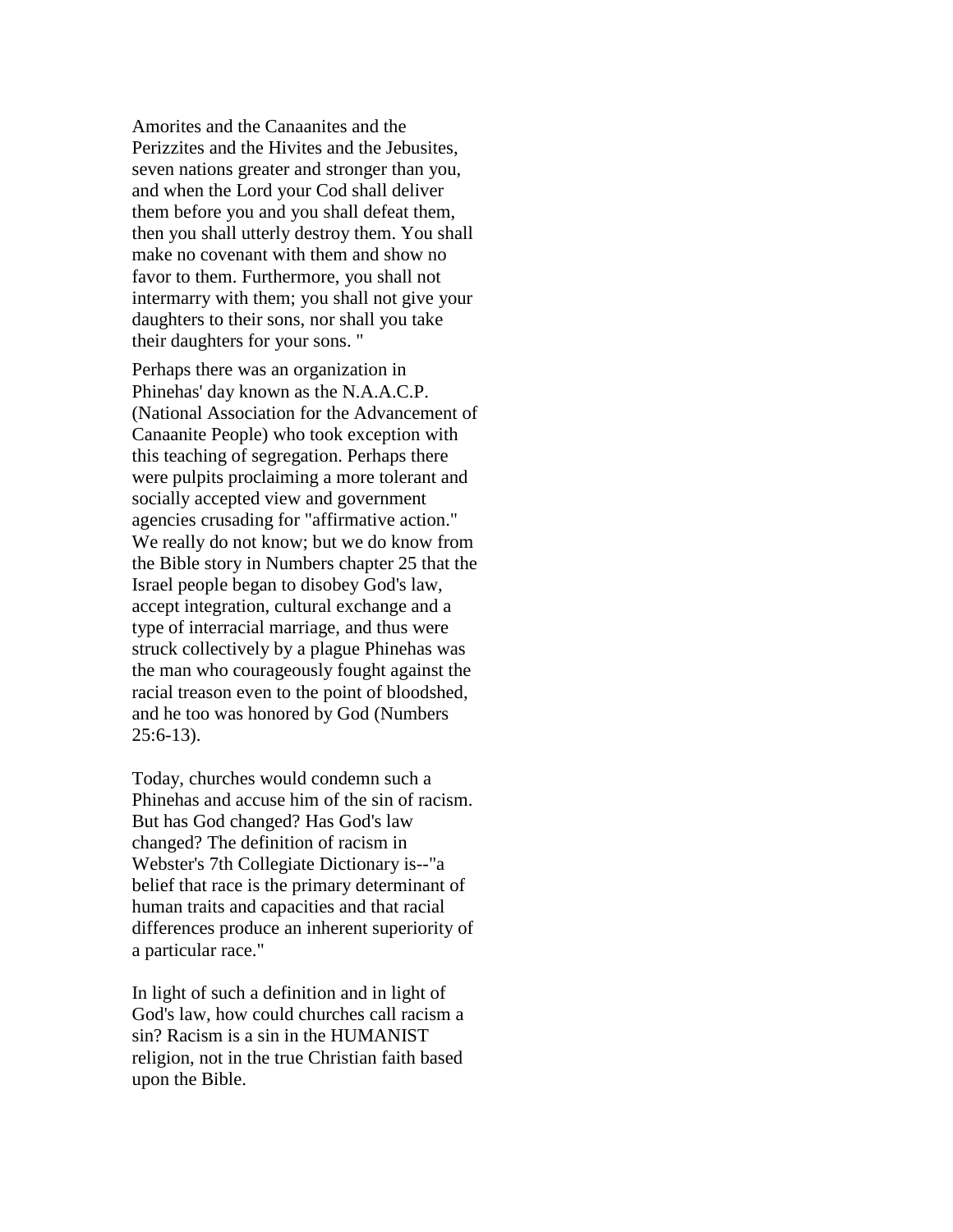There was a time in America when interracial marriage was against the law and integration was not only socially but religiously unacceptable. In those days, America had no racial problems nor a killing plague such as AIDS. The white Nordic race who settled within her borders knew they were Israel and that the law of their God forbid certain racial interactions. They also knew that because their God loved the world and other races- this did not give them the license to distort His word to comply with the Humanist religion on racial issues. When those people wrote in the preamble of the constitution-- "WE THE PEOPLE..." they meant one people. (This fact has been researched and substantiated by scholarly patriotic men of late).

## A TAX PROTESTER...

Gideon Threshed wheat by the winepress to hide it from the Midianites JUDGES 6:11

**A TAX PROTESTER IS ALSO HONORED IN THE BIBLE.** His name is Gideon and he is listed as a faith hero in the New Testament book of Hebrews (chapter 11). His story is in Judges chapter 6. Note part of the story in the following Bible quotes found in Judges chapter 6:1-6--

"Then the sons of Israel did what was evil in the sight of the Lord and the Lord gave them into the hands of Midian seven years-- For it was when Israel had sown, that the Midianites would come up with the Amalekites and the sons of the east and go against them. So they would camp against them and destroy the produce of the earth as far as Gaza, and leave no sustenance in Israel as well as no sheep, ox or donkey. For they would come up with their livestock and their tents, they would come in like locusts for number, both they and their camels were innumerable; and they came into the land to devastate it. So Israel was brought very low because of Midian. .. "vs. 3-6.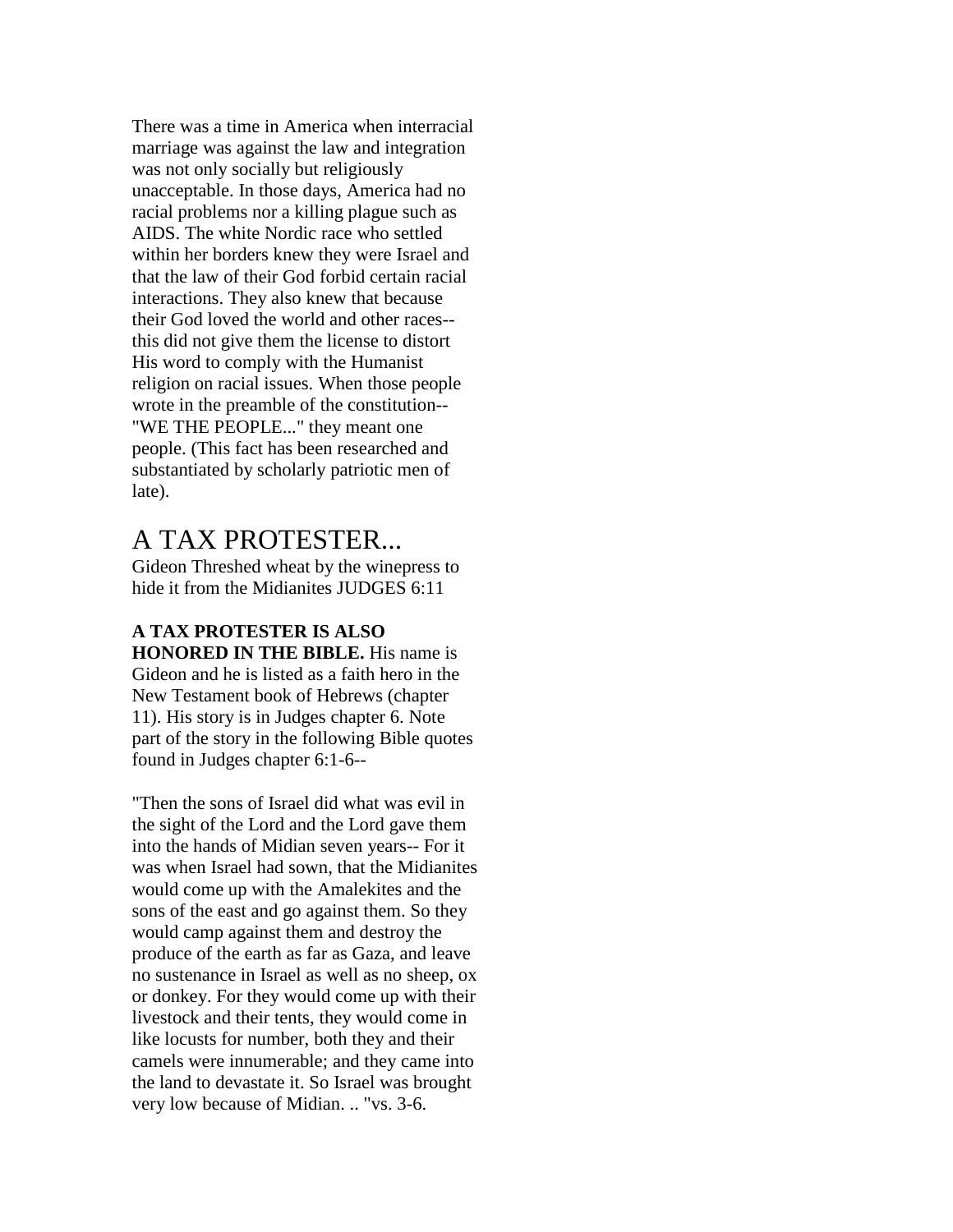"Then the angel of the Lord came and sat under the oak that was in Ophrah, which belonged to Joash the Abiezrite as his son Gideon was beating out wheat in the wine press in order to save it from the Midianites. " vs. 11.

This story has a strong parallel to America today. An America invaded by hoards of illegal aliens and sons of the East that bleed a welfare system whose blood bank is the hearts of millions of laboring, overtaxed Americans. Notice in the story that Gideon was hiding his wheat to keep it out of the hands of the Midianites (who perhaps came around every April 15th). Gideon was a tax protester who would today be condemned by Christian pulpits where Romans 13, I Peter 2:13  $\&$  14 and Titus 3:1 is distorted, yet he is placed in both the Old and New Testaments of the Bible as a hero.

Such was not the case from the Christian pulpits in 1776. The following quotes of a 1776 sermon were taken from The Chaplains and Clergy of the Revolution, page 10, to illustrate this point: It was for this purpose Samuel West, of Dartmouth, in the election sermon of 1776, took for his text the first verse of the 3rd chapter of Titus,

"Put them in mind to be subject to principalities and powers, to obey magistrates, to be ready to every good work."

Having thus cleared everything from his path, as he advanced in his argument, he closed it by boldly declaring that "any people, when cruelly oppressed, had a right to throw off the yoke, and be free. " He proved this from the history of the Israelites, quoting the commands of Cod to break the bonds of oppression, and showed that no people ever had a clearer right to rebel from this cause than ourselves.

"Does not every one know that the King and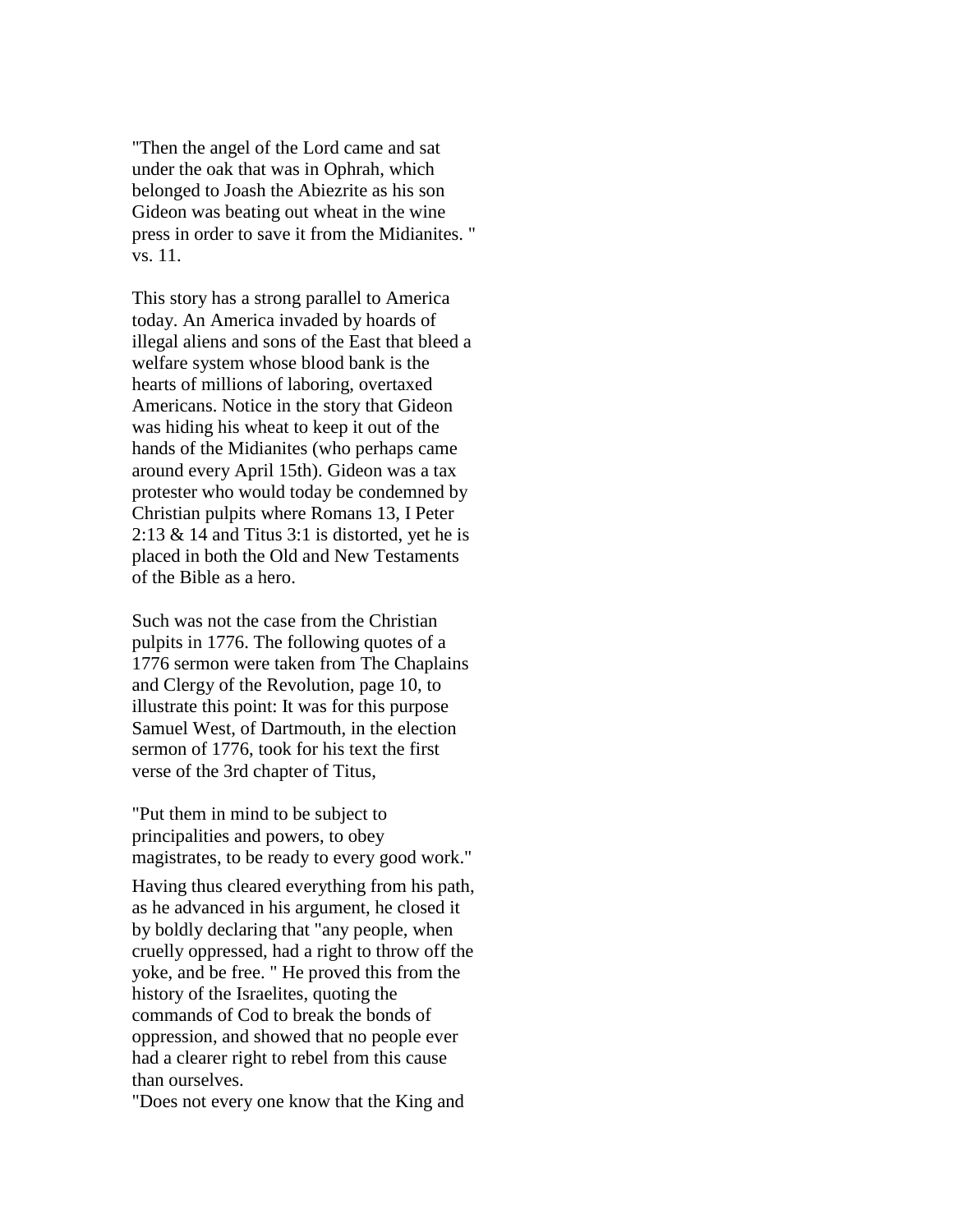Parliament have assumed to tax us without our consent?"

"Reason and equity require that no one be obliged to pay the tax that he had never consented to.''

''But, if they have the right to take our property from us without our consent, we must be wholly at their mercy for food and raiment, and we know, by sad experience, that their tender mercies are cruel."

''It is an indispensable duty, my brethren, which we owe to Cod and our country, to rouse up and bestir ourselves; and being animated with a noble zeal for the sacred cause of liberty, to defend our lives and fortunes to the shedding of the last drop of blood."

"We must turn our plow-shares into swords, and our pruning- hooks into spears, and learn the art of self-defense against our enemies. To be careless and remiss, or to neglect the cause of our country through the base motives of avarice or self-interest, will expose us, not only to the resentments of our fellowcreatures, but to the displeasure of Cod Almighty. For to such base wretches, in such a time as this, we may apply, with the utmost propriety, the passage in Jer. xlviii. 10: 'Cursed he be that doeth the work of the Lord deceitfully, and cursed be he that keepeth back his sword from blood. "'

## A MILITANT...

Samson overcame the enemy by slaying a thousand men with the jawbone of an ass. JUDGES 15:15

**MILITANTS ADEPT IN THE ART OF SELF DEFENSE AND WARFARE ARE HERALDED, EXTOLLED AND HONORED ALL THROUGHOUT THE BIBLE**. To support this statement, one can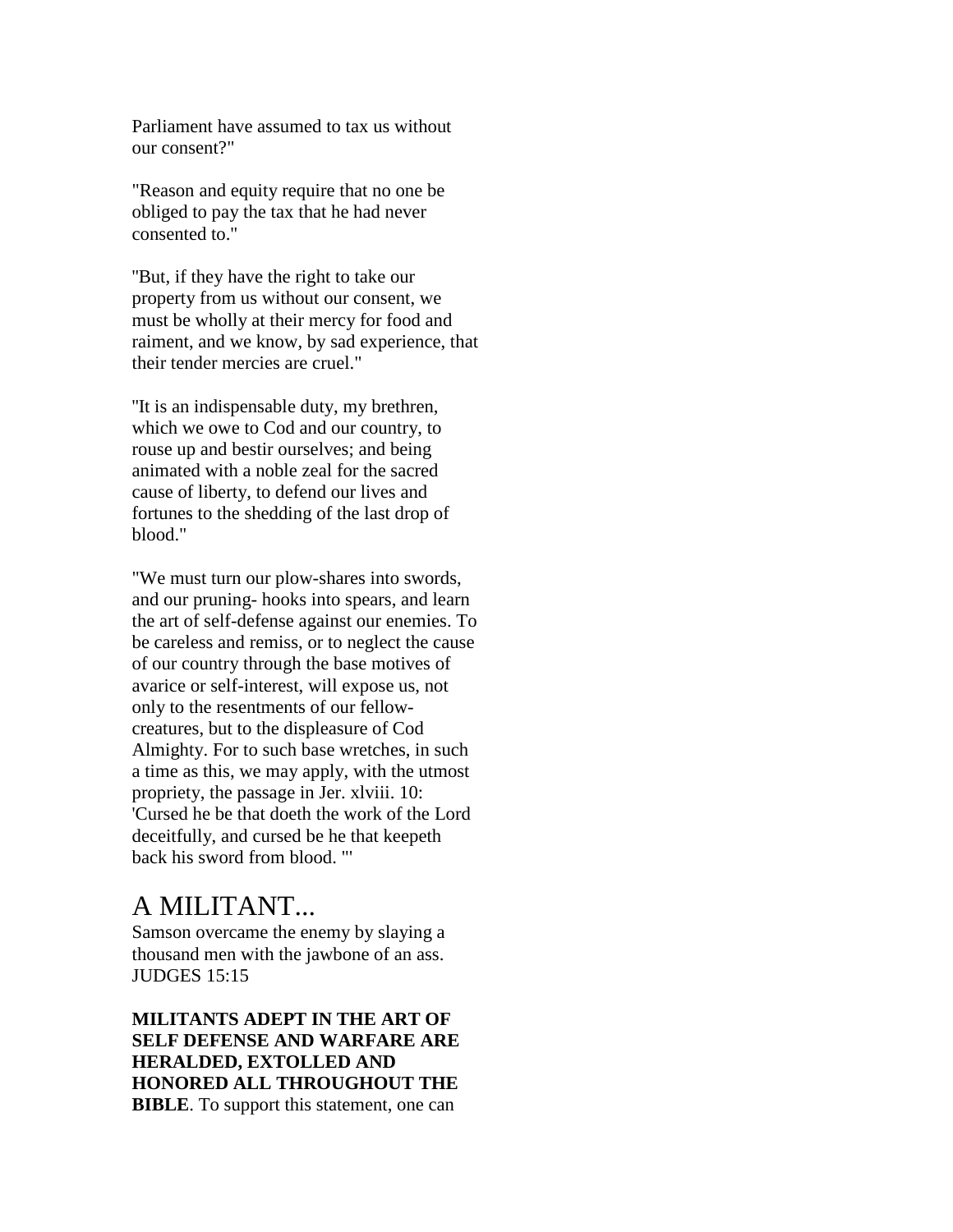choose as an example nearly any Bible hero, as its hard to find one who wasn't proficient in this area. In Hebrews chapter 11 where Godly men of faith are extolled, we read in verse 32- -

"And what more shall I say? For time will fail me if I tell of Gideon, Barak, Samson, Jephthah, of David and Samuel and the prophets"

The Bible stories concerning these men reveal they were all warriors at one time or another when forced to be. In fact, verse 34 states these men-- "became mighty in war. " What Bible believer can deny this?

Samson is just one example, but who can deny he was militant at times and that God blessed his brave and militant feats. Feats that used to be told to Sunday School children throughout America. Certainly no one can deny that Christianity is not a predominately militant faith. It is just the opposite; for Jesus Himself taught in principle it was better to turn the other cheek and to go the second mile. Better to suffer a wrong and endure an insult. That is why our Christian forefathers were willing to even suffer greatly under the rule of a tyrannical King George and fought only as a last resort. (In their case it began on Lexington Green the day the British came to take their guns.)

Even in the life of Samson you will find no militant action in his biography until Judges 14:19. It occurred as a result of a conspiracy to defraud him of property. In Judges 15:8, Samson again fights because unGodly authorities murdered his wife and father-inlaw (Judges 15:6).

#### A PARAMILITARIST...

Jesus Christ urged his apostles to arm themselves even if they had to sell their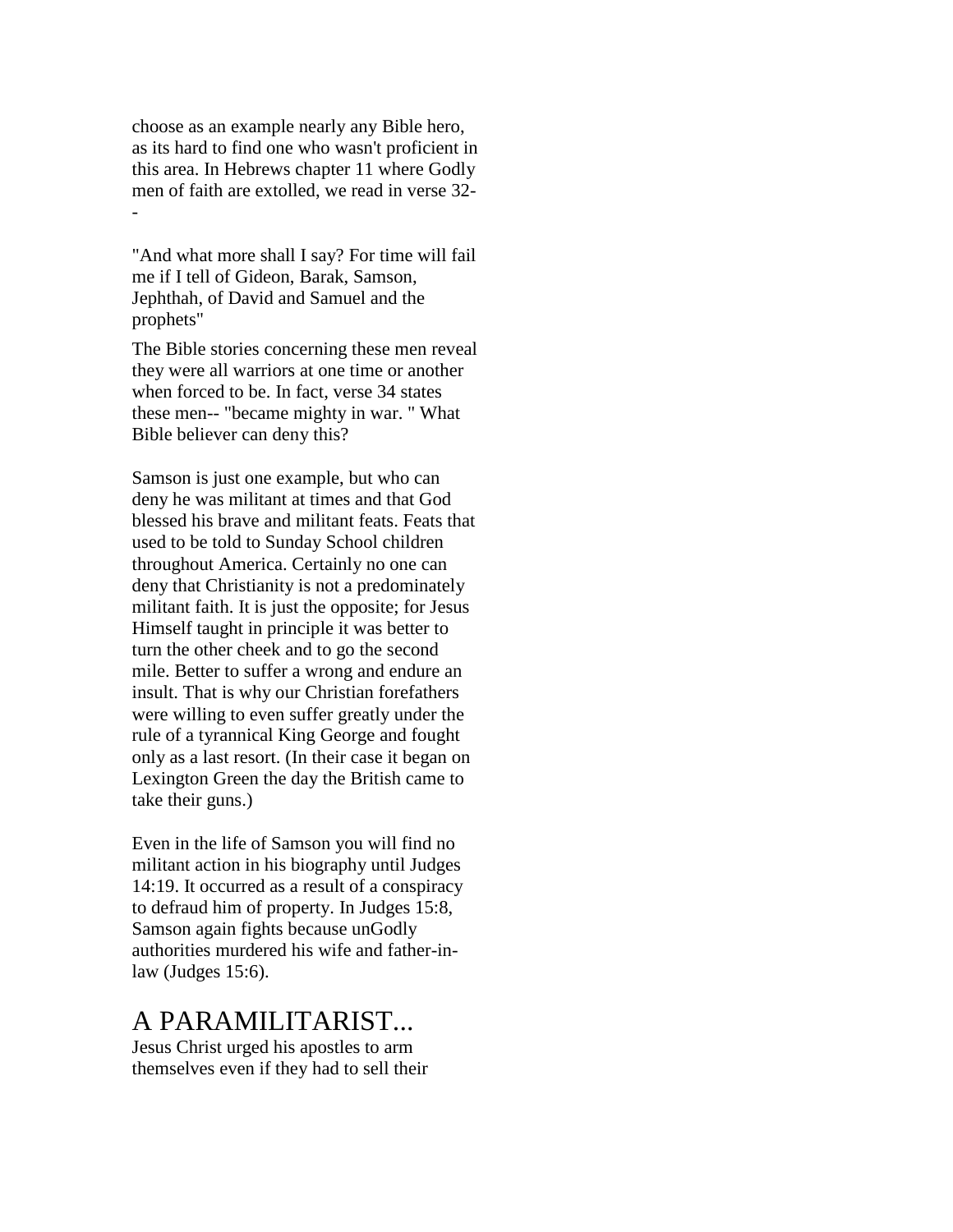garments to do so. LUKE 22 :36

The Bible does not deprive one of the God given right for self defense any more than the law of nature deprives a cornered deer or coyote of the same right. Those laws were created by the God of the Bible and when a she-bear kills to protect her cubs from a kidnapper, she abides within the plans of her creator.

Today's passive, state-approved Christianity has so distorted the Gospel that Christian people, in the name of Jesus, have peacefully stood by and watched their crying children removed from their homes. Such was not the Gospel position of 18th century Christianity. The following quotes taken from a sermon preached to the artillery company in Boston, June 7th, 1773 by Simeon Howard proves the point. (The text was taken from Galatians 5:1- -''Stand fast therefore in the liberty wherewith Christ hath made us free.''):

Every man is bound both by the law of nature and revelation, to provide in the best manner he can, for the temporal happiness of his family; and he that neglects this, has, according to the declaration of an inspired apostle, denied the faith, and is worse than an infidel. But in what way can a man be more justly chargeable with this neglect, than by suffering himself to be deprived of his life, liberty or property, when he might lawfully have preserved them?

A people who would stand fast in their liberty, should furnish themselves with weapons proper for their defense, and learn the use of them.

But since it has been supposed by some that Christianity forbids all violent resisting of evil, or defending ourselves against injuries in such a manner as will hurt, or endanger those who attack us; it may not be amiss to enquire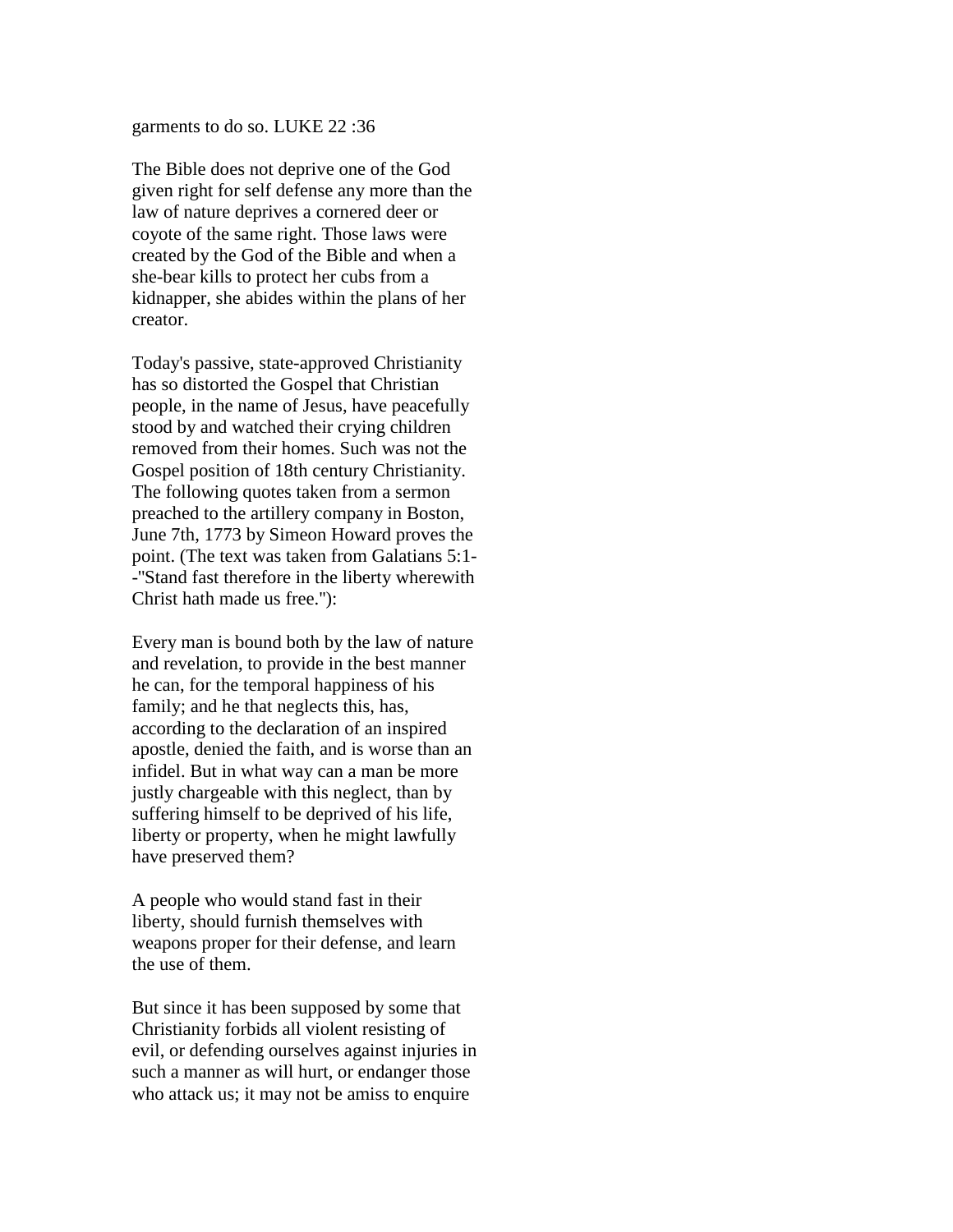briefly, whether defensive war be not allowed by the gospel of Christ, the Prince of peace.

But it is only defensive war that can be justified in the sight of God. When no injury is offered us, we have no right to molest others. And Christian meekness, patience and forbearance, are duties that ought to be practiced both by kingdoms and individuals. Small injuries, that are not likely to be attended with any very pernicious consequences, are rather to be submitted to, than assisted by the sword.

An innocent people threatened with war are not always obliged to receive the first attack.- -This may frequently prove fatal, or occasion an irreparable damage. When others have sufficiently manifested an injurious or hostile intention, and persist in it, notwithstanding all the admonition and remonstrance we can make, we may, in order to avoid the blow they are meditating against us, begin the assault.

The following quote comes from The Chaplains and Clergy of the Revolution.-- There, too, was the amiable and learned Payson, of Chelsea. He was so adverse to bloodshed and all the horrors of war that he had felt it his duty to preach patience and even submission. His bolder and more resolute brethren near him took such umbrage at this that they refused to let him preach in their pulpits.

They wanted no conciliatory doctrines taught to their people. The brutal outrage at Lexington transformed this peaceful scholar and meek divine into the fiery, intrepid soldier, and seizing a musket he put himself at the head of a party, and led them forward to the attack. The gentle voice that had so long spoken only words of peace suddenly rung like that of a prophet of old. A body of British soldiers advancing along the road, he poured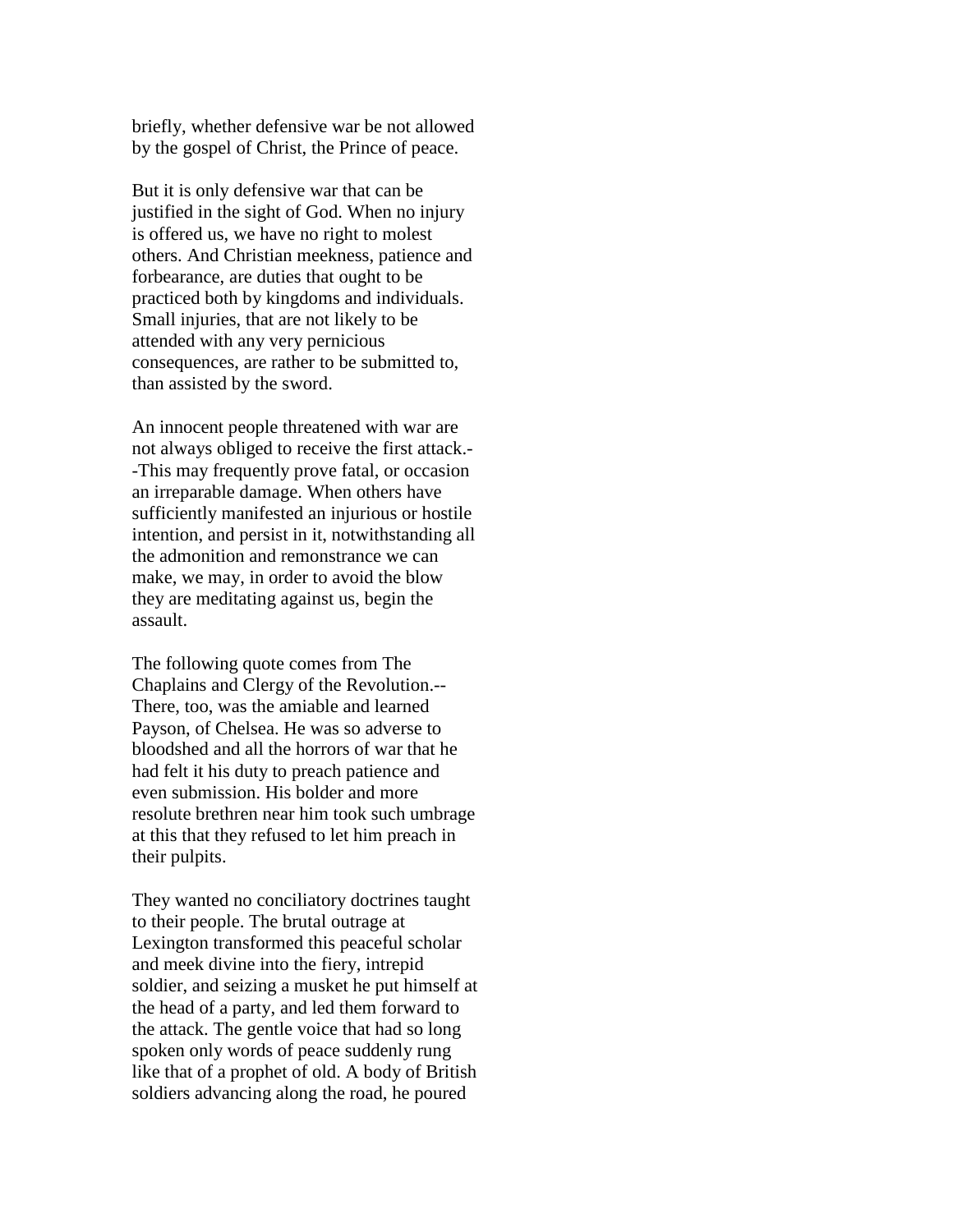into them such a destructive volley that the whole were slain or taken prisoners. He was a man of peace and conciliation, but the first citizen's blood that crimsoned the green sward made a clean sweep of all his arguments and objections, and he entered with his whole soul into the struggle."

Why did these Christian men fight and even die in the name of Jesus Christ? Because they didn't follow a distorted Gospel as exists today. They understood the meaning of Jesus' words in Luke 22:36--

''But now...let him who has no sword sell his robe and buy one.''

They knew a sword in Jesus' day was equivalent to a flintlock in their day or an M-16 in our day), thus they knew it was their Christian duty not only to own one, but be able to use one. Also, they knew who they were as can be evidenced by the following words of the 1773 proclamation of the town of Marlborough:

"Death is more eligible than slavery. A freeborn people are not required by the religion of Jesus Christ to submit to tyranny, but may make use of such power as God has given them to recover and support their laws and liberties. . .[[we] implore the Ruler above the skies, that He would make bare His arm in defense of His Church and people, and let ISRAEL GO. "

Notice those Americans knew they (not the Jews) were the Israel people of scripture; obviously they had not heard today's distorted Gospel. They knew they had descended from Abraham, who was himself a militant man when he had to be (Genesis 14:14).

## RIGHT-WING EXTREMISTS...

Because Shadrach, Meshach, and Abednego refused to bow down to the king's golden Image, they were thrown into the fiery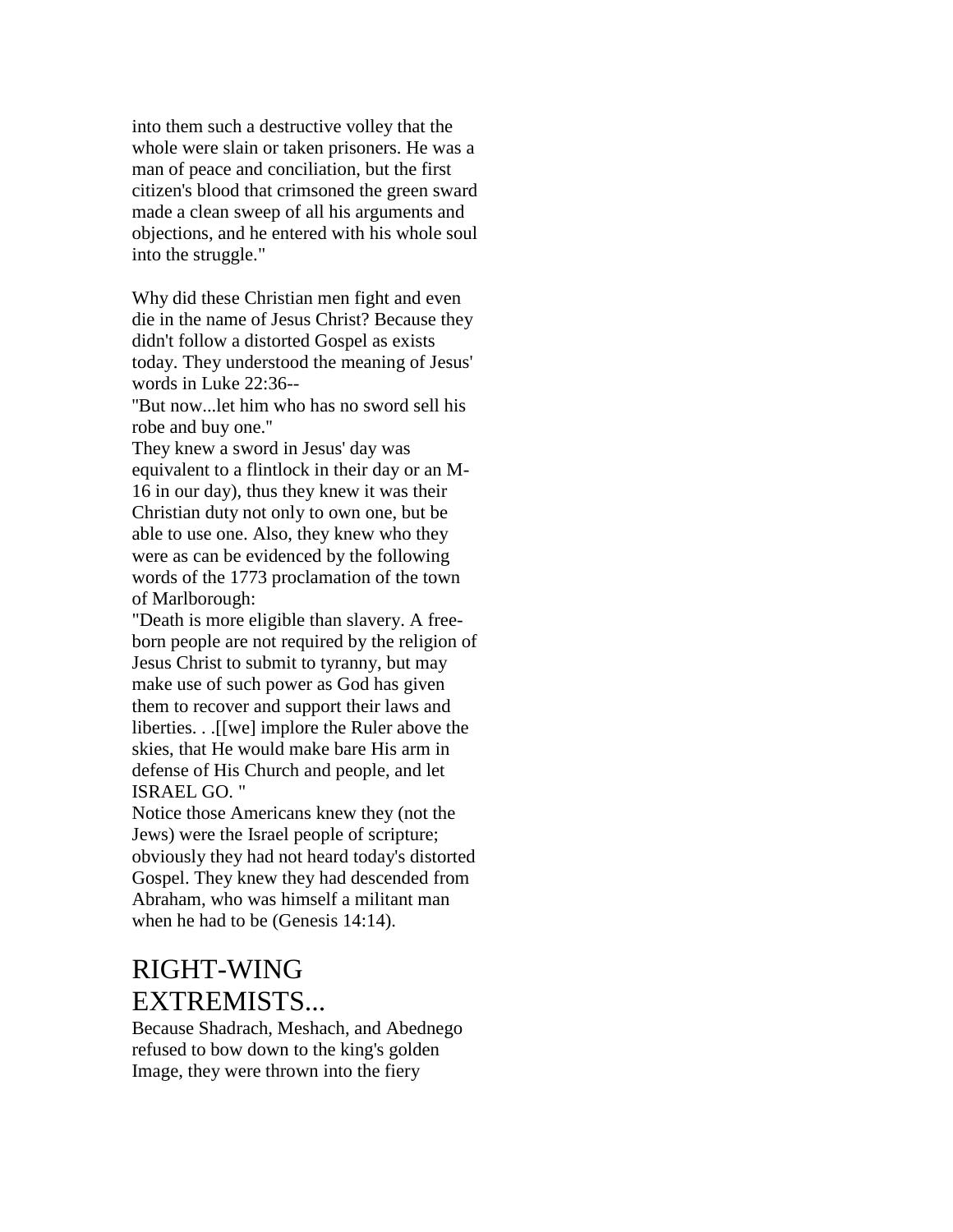furnace. DANIEL

Lastly, let it be said that **RIGHT-WING EXTREMISTS ARE FOUND AS HEROES OF THE BIBLE.** Their names are Shadrach, Meshach and Abednego, found in Daniel chapter 3 defying the highest authority in the land, KING NEBUCHADNEZZAR. The King had decreed that all bow to his creation and threatened dire punishment to those who would dare refuse his decree. All obeyed the new additional government regulation except these three extremists. It was these three God honored.

Today's distorted Christianity would tell them to bow, to submit, to obey, to be good slaves. These men would be viewed not only as extremists but as sinners by a humanistic religion often called Judeo Christianity. To a humanist, man decides right and wrong and is thus God and thus sovereign. Collectively, men become the state and thus to a humanist the state is sovereign and to be obeyed as God.

The Christianity of the 1700's knew the Bible taught--

"He that ruleth over men must be just, ruling in the fear of God.''--II Sam. 23:3.

Even the Anglican Church, who supported King George and stood to gain from the suppression of American resistance, had men of conscience attempt to stop the King from unlimited sovereignty. In 1774, Jonathan Shipley, Bishop of Saint Asaph, spoke these words in the House of Lords: ''We pursue a vain phantom of unlimited sovereignty which was not made for men, and reject the solid advantages of a moderate, useful and intelligent authority. '' In Boston, preacher Jonathan Mayhew preached these words in two sermons: ''It is blasphemy to call tyrants and oppressors Cod's ministers... When (magistrates) rob and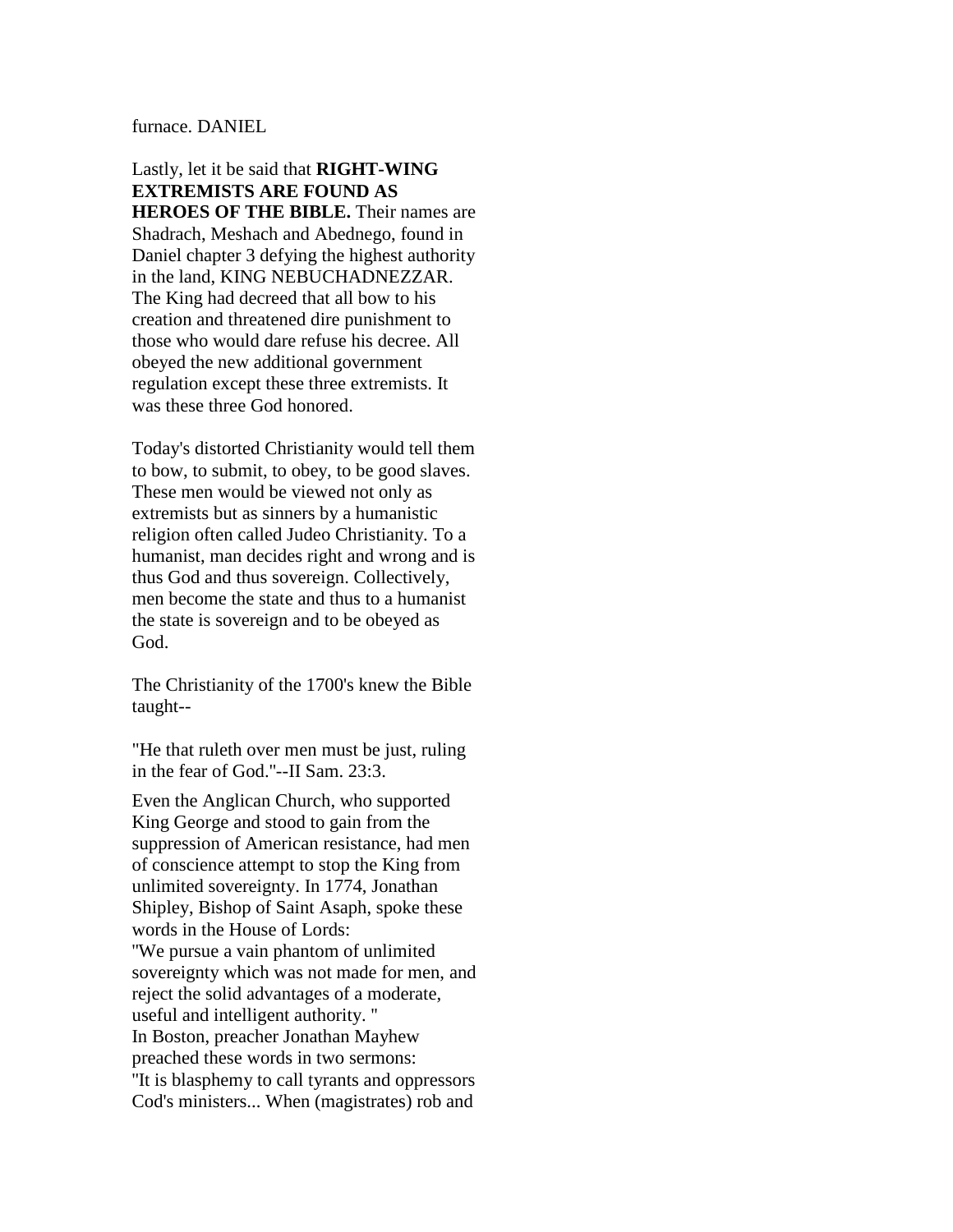ruin the public, instead of being guardians of its peace and welfare, they immediately cease to be the ordinance and ministers of God, and no more deserve that glorious character than common pirates and highwaymen. ''

"The king is as much bound by his oath not to infringe the legal rights of the people, as the people are bound to yield subjection to him. From whence it follows that as soon as the prince sets himself up above the law, he loses the king in the tyrant. He does, to all intents and purposes, un-king himself by acting out of and beyond that sphere which the constitution allows him to move in, and in such cases he had no more right to be obeyed than any inferior officer who acts beyond his commission. The subject's obligation to allegiance then ceases, and to resist him is no more rebellion than to resist any foreign invader...it is making use of the means, and the only means, which God has put into their power for mutual and self-defense. " The Light and The Glory, page 264.

Today, in America, new bureaucratic agencies and officers from O.S.H.A. to dog catchers are continually created and unconstitutional Communistic regulations require Americans not to bow, but to file, report, register, pay, submit, remit, buckle up, get a sticker, take a test, touch your nose, etc. Those Christian people who attempt to regain the inalienable God given right protected by the constitution are often made to feel unspiritual and unchristian by pious churches spreading a distorted gospel. Yet God has not changed and it was He who gave, for our learning, the story of three radicals standing in the name of their God when all others bowed.

### IN CONCLUSION--

Christians in America need to be aware there are those who would distort the gospel to their own end, yea who must distort the gospel if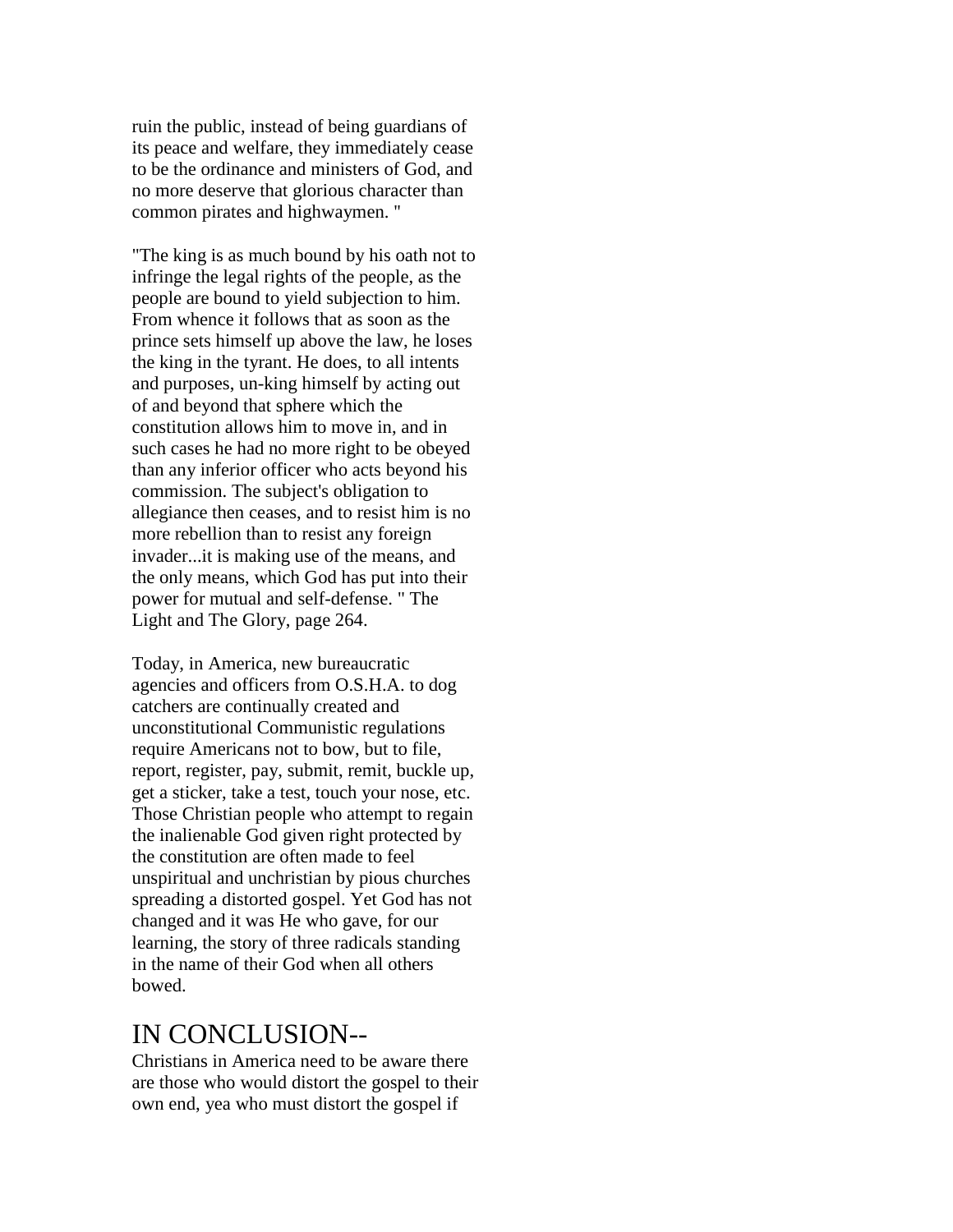that end is enslavement and one world government. Let it also be acknowledged that said distortions have taken place over such a long period of time that many sincere ministers are preaching a Christian faith as they learned it, little realizing the truths of this writing.

It has been known for decades there is an anti-Christ power and force bent on destroying the Republic of the United States of America and enslaving an unsuspecting passive populace. During much of this time public attention has been focused on a potential outside threat while inside true corruption and destruction has been going on. Liberties have been insidiously eroded by runaway bureaucracy and private property has been confiscated by taxes and an unlawful debt usury system much more all with the aid and abet of a new type of Christianity.

Those powers are now so strong that it threatens, thru grand juries, government harassment and media slander, men who would dare write the stark truths contained herein. This tactic is not new, as can be seen from the following quote from The Christian History of the American Revolution--

"The Tories censure, in a very illiberal manner, the preacher who speaks boldly for the liberties of the people, while they lavish their praises on him who dares to teach the absurd doctrine, that magistrates have a divine right to do wrong, and are to be implicitly obeyed.''

Because such threatening powers exist, it needs to be said that it is not the purpose of this writing to advocate a revolution and overthrow, for that was done in 1776. It is the purpose of this writing to encourage Christian people to stand for truth and righteousness and liberty so that the courageous Christian deeds of 1776 will not have been in vain. It is not the purpose of this writing to promote or